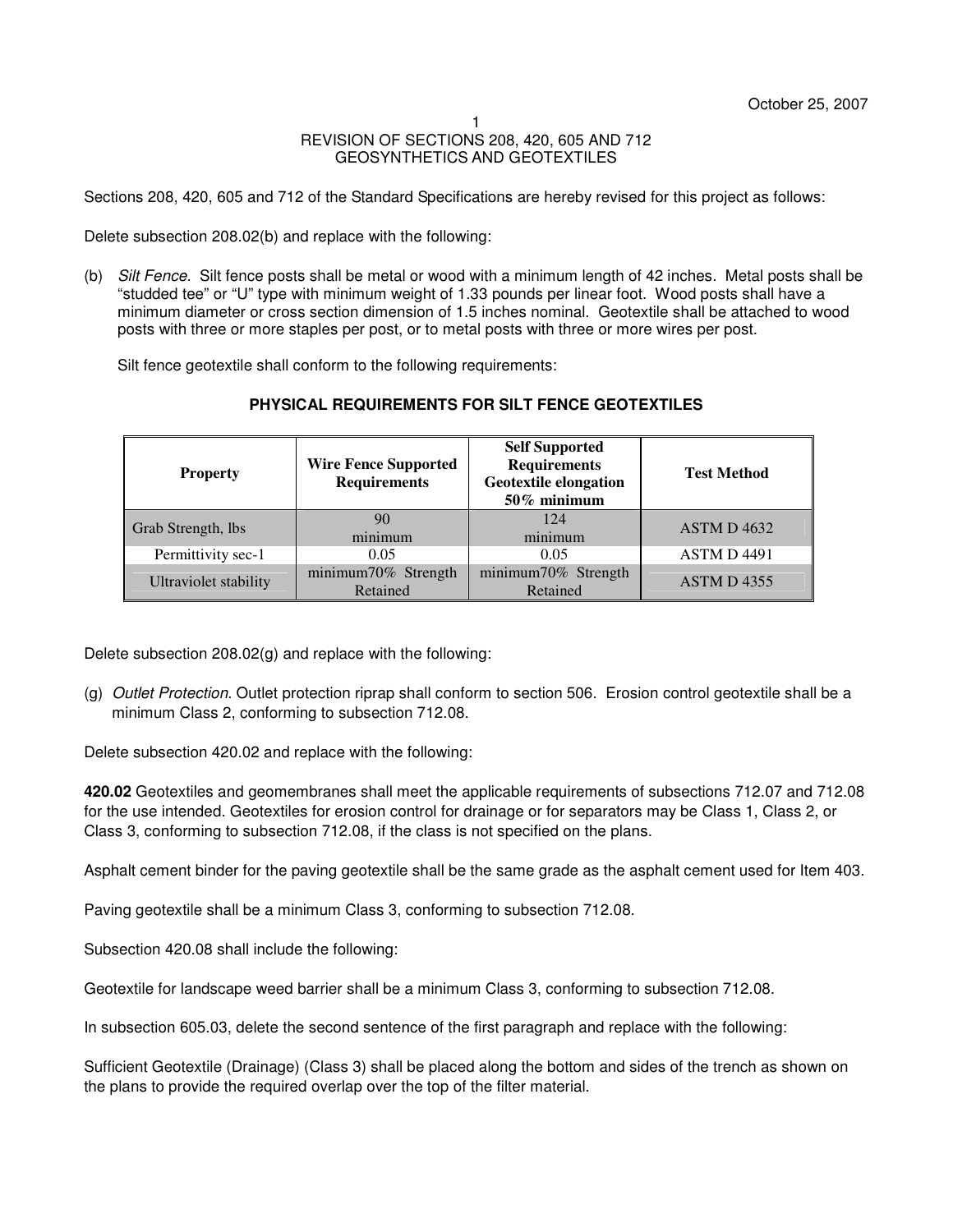In subsection 605.05, delete the second sentence and replace with the following:

The trench shall be lined with Geotextile (Drainage) (Class 3) and filled with the designated filter material to the depth shown on the plans.

Delete subsection 712.07 and replace with the following:

**712.07 Geosynthetics.** Geosynthetic rolls shall be furnished with suitable wrapping to protect against moisture and extended ultraviolet exposure prior to placement. Each roll shall be labeled to provide product identification sufficient for inventory and quality control purposes. Rolls shall be stored in a manner which protects them from the elements. If stored outdoors, they shall be elevated and protected with a waterproof cover. The Contractor shall submit a certified test report from the manufacturer in accordance with subsection 106.13 including all data necessary to verify compliance with this specification.

Securing pins shall be made from galvanized steel wire or other approved wire material, 0.091 inch or larger in diameter. They shall be U-shaped, with legs 6 inches long and a 1 inch crown.

Physical requirements of geosynthetics shall meet or exceed what is shown in Table 712-1. Unless otherwise stated, all property values represent minimum average roll values (MARV) in the weakest principle direction. Stated values are for non-critical, non-severe conditions. Lots shall be sampled in accordance with ASTM D 4354.

(a) Geomembrane. Geomembrane shall be manufactured for stopping seepage loss. The lining shall consist of virgin polyvinyl chloride (PVC) resins, plasticizers, stabilizers, and other necessary materials that, when compounded, shall meet or exceed the physical requirements for the thickness specified in Table 712-1.

Individual widths of PVC materials shall be fabricated into large sections by dielectric sealing into a single piece, or into a minimum number of panels, up to 100 feet wide, as required to fit the facility. Lap joints with a minimum joint width of ½ inch shall be used. After fabrication, the lining shall be accordion folded in both directions and packaged for minimum handling in the field. Shipping boxes shall be substantial enough to prevent damage to contents.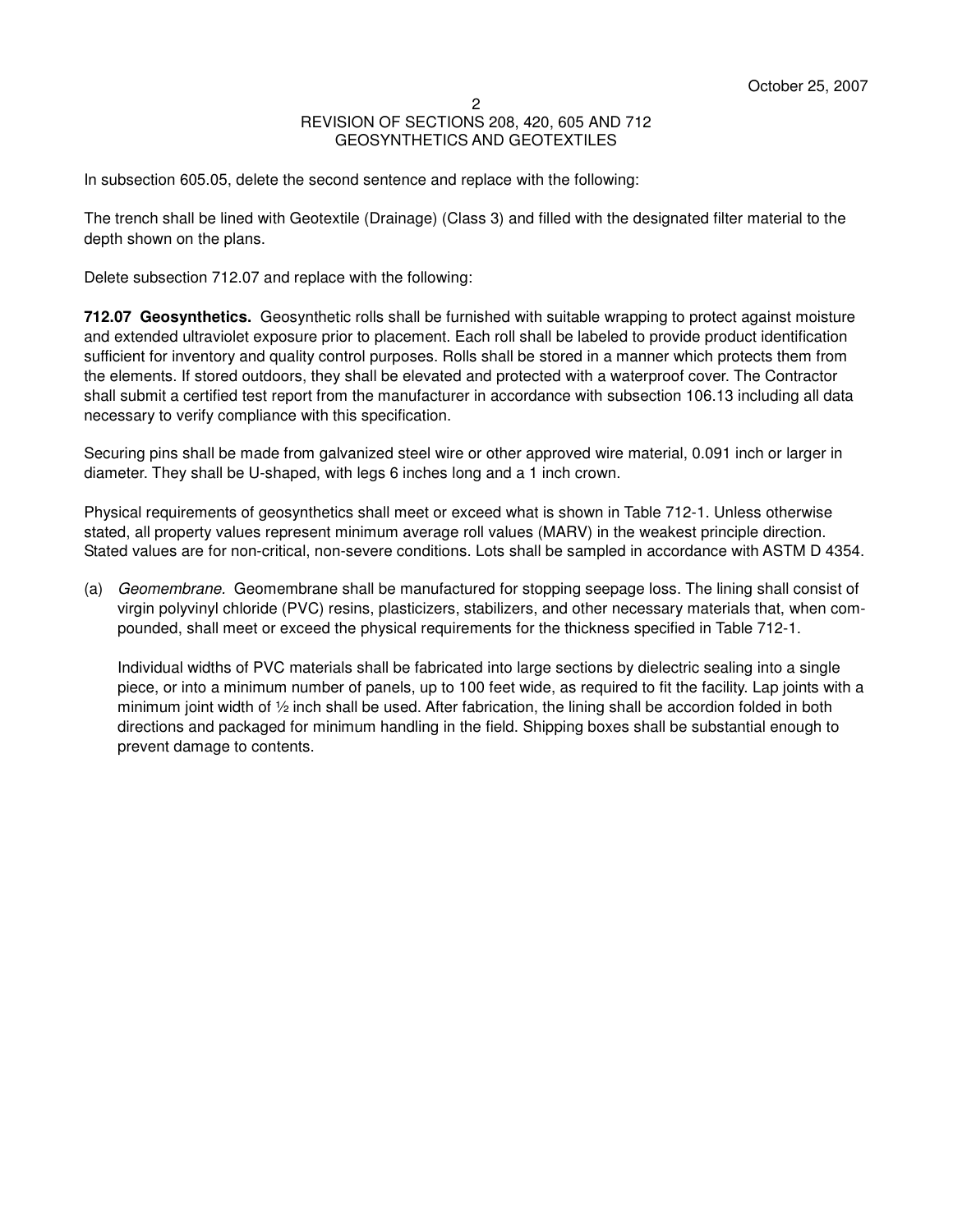|                                                               | <b>Thickness</b>                |                                 |                         |                       |  |
|---------------------------------------------------------------|---------------------------------|---------------------------------|-------------------------|-----------------------|--|
| <b>Property</b>                                               | $0.25$ mm<br>$(10 \text{ mil})$ | $0.51$ mm<br>$(20 \text{ mil})$ | $0.76$ mm<br>$(30$ mil) | <b>Test Method</b>    |  |
| Thickness, % Tolerance                                        | ±7                              | ±5                              | ±5                      | <b>ASTM D 1593</b>    |  |
| Tensile Strength, kN/m (lbs./in.)<br>width                    | 3.50(20)                        | 8.75(50)                        | 12.25(70)               | ASTM D 882, Method B  |  |
| Modulus @ 100% Elongation, kN/m<br>(lbs./in.)                 | 1.58(9)                         | 3.50(20)                        | 5.25(30)                | ASTM D 882, Method B  |  |
| Ultimate Elongation, %                                        | 350                             | 350                             | 350                     | ASTM D 882, Method A  |  |
| Tear Resistance: N (lbs)                                      | 18(3.2)                         | 29(6.5)                         | 38(8.5)                 | <b>ASTM D 1004</b>    |  |
| Low Temperature Impact, °C (°F)                               | $-23(-13)$                      | $-26$ $(-15)$                   | $-29$ $(-20)$           | <b>ASTM D 1790</b>    |  |
| Volatile loss, % max.                                         | 1.5                             | 0.9                             | 0.7                     | ASTM D 1203, Method A |  |
| Pinholes, No. /8 m <sup>2</sup> (No. Per 10 sq.<br>Yds.) max. | $\mathbf{1}$                    | $\mathbf{1}$                    | $\mathbf{1}$            |                       |  |
| Bonded Seam Strength,<br>% of tensile strength                | 80                              | 80                              | 80                      |                       |  |
|                                                               |                                 |                                 |                         |                       |  |
|                                                               |                                 |                                 |                         |                       |  |

# **Table 712-1 PHYSICAL REQUIREMENTS FOR GEOMEMBRANE**

Delete subsection 712.08 and replace with the following:

**712.08 Geotextiles.** Geotextile rolls shall be furnished with suitable wrapping to protect against moisture and extended ultraviolet exposure prior to placement. Each roll shall be labeled to provide product identification sufficient for inventory and quality control purposes. Rolls shall be stored in a manner which protects them from the elements. If stored outdoors, they shall be elevated and protected with a waterproof cover. The Contractor shall submit a certified test report from the manufacturer in accordance with subsection 106.13 including all data necessary to verify compliance with this specification.

Securing pins shall be made from galvanized steel wire or other approved wire material, 0.091 inch or larger in diameter. They shall be U-shaped, with legs 6 inches long and a 1 inch crown.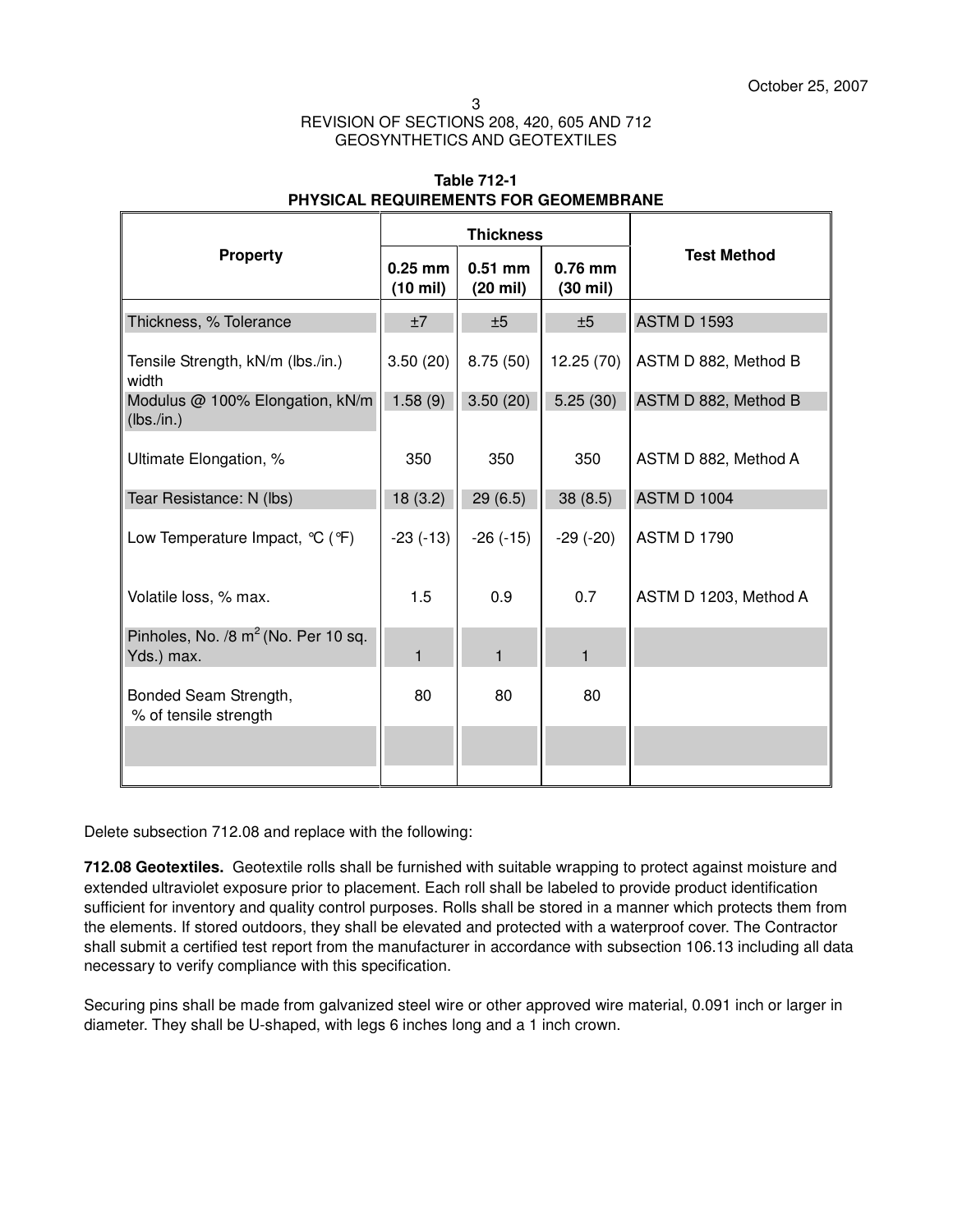Physical requirements for all geotextiles shall conform to the requirements of AASHTO M-288. Materials shall be selected from the New York Department of Transportation's Approved Products List of Geosynthetic materials that meet the National Transportation Product Evaluation Program (NTPEP) and AASHTO M-288 testing requirements. The current list of products that meet these requirements is located at:

### www.dot.state.ny.us

The Geotextile Approved Products List may be accessed by clicking on the following tabs once on the NYDOT site to:

- (1) Publications
- (2) more
- (3) site index tab
- (4) approved list of Materials & Equipment
- (5) geosynthetics for Highway Construction
- (6) geotextiles

| <b>Particle</b><br><b>Size Range</b><br><b>Millimeters (inches)</b> |                    | <b>Effective</b><br><b>Size</b> | <b>Permeability</b><br><b>Coefficientk</b><br>cm/s |
|---------------------------------------------------------------------|--------------------|---------------------------------|----------------------------------------------------|
| D max                                                               | D min              | D 20 mm<br>(inches)             |                                                    |
| 3000 (120)                                                          | 900(36)            | 1200 (48)                       | 100                                                |
| 300(12)                                                             | 100(4)             | 150(6)                          | 30                                                 |
| 80(3)                                                               | 10 $(1/4)$         | 13 $(\frac{1}{2})$              | 10                                                 |
| 8(3/8)                                                              | 1.5 $(^{1}/_{16})$ | $3\frac{1}{8}$                  | 5                                                  |
| $3\frac{1}{8}$                                                      | $0.8(^{1}_{32})$   | 1.5 $(^{1}/_{16})$              | 3                                                  |
|                                                                     |                    |                                 | Continued on Page 5                                |

## **Table 712-2 TYPICAL VALUES OF PERMEABILITY COEFFICIENTS<sup>1</sup>**